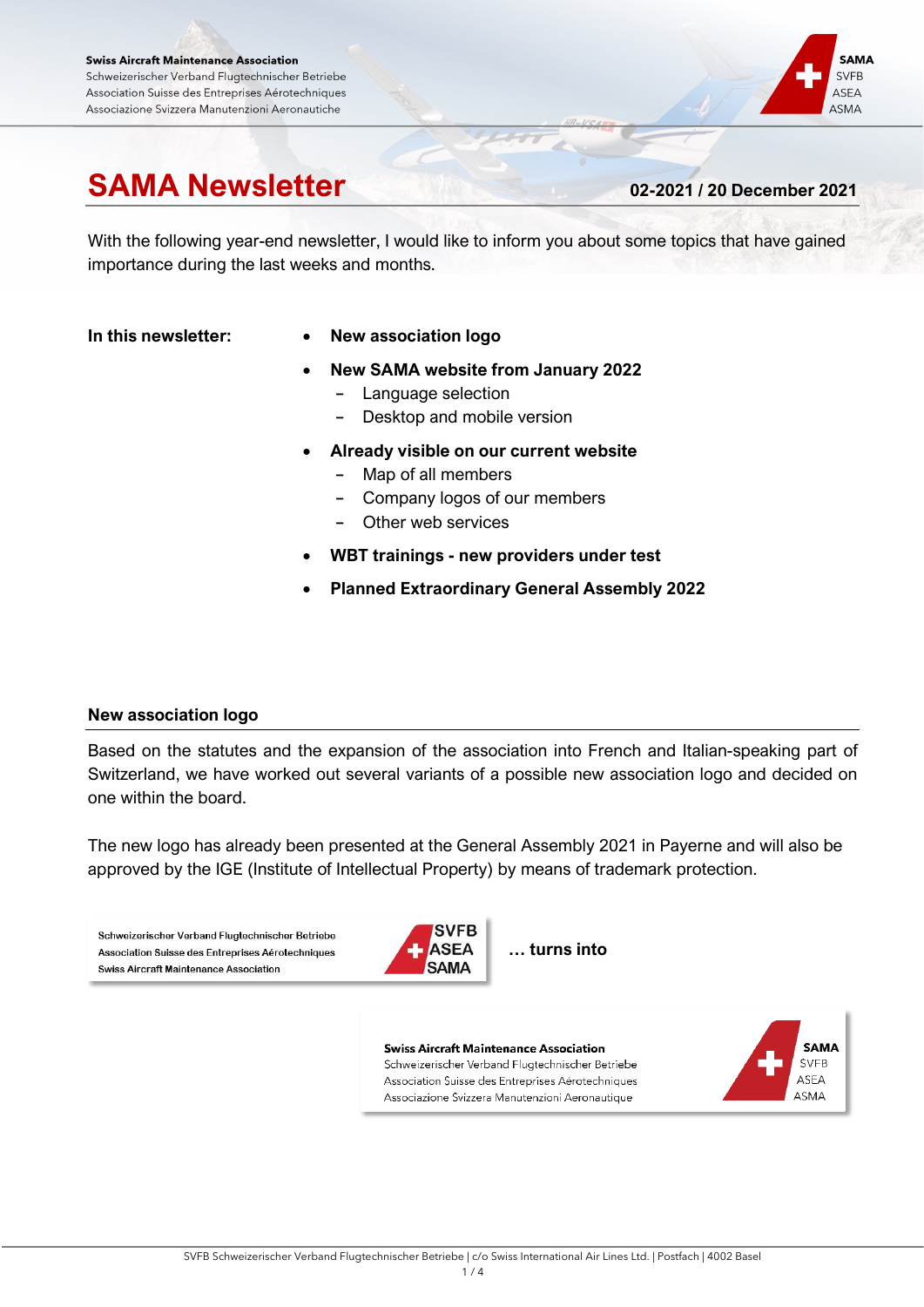

# **New SAMA website from January 2022**

As can be seen in the new logo, the three main national languages as well as "our" aviation language English have been placed accordingly. This has been extended to our new website by means of a re-design.

#### **The new website of SAMA will be launched on Tuesday, 4 January 2022.**

#### **Language selection:**

The biggest innovation is the integrated language selection in **English, German, French and Italian.**

# **Desktop and mobile version:**

All pages and contents will be available as usual in the **desktop version**. However, there will also be a **mobile version** for smartphones and tablets.



The main language remains English which is also reflected on linked documents.

- All documents produced by the SAMA will be available in English.
- All documents from authorities and other organisations will be published in the language of their originator.

If you can no longer find any documents or generally miss some information, please contact us via contact form or directly at: [membership@svfb.ch](mailto:membership@svfb.ch)

#### **Map of all members:**

"A picture is usually worth a thousand words."

With this in mind we have created a map on which all member companies are listed and you can access their respective homepages via a web link.

This might assist our members to get in touch with others, especially if not yet connected, or not knowing the exact location.



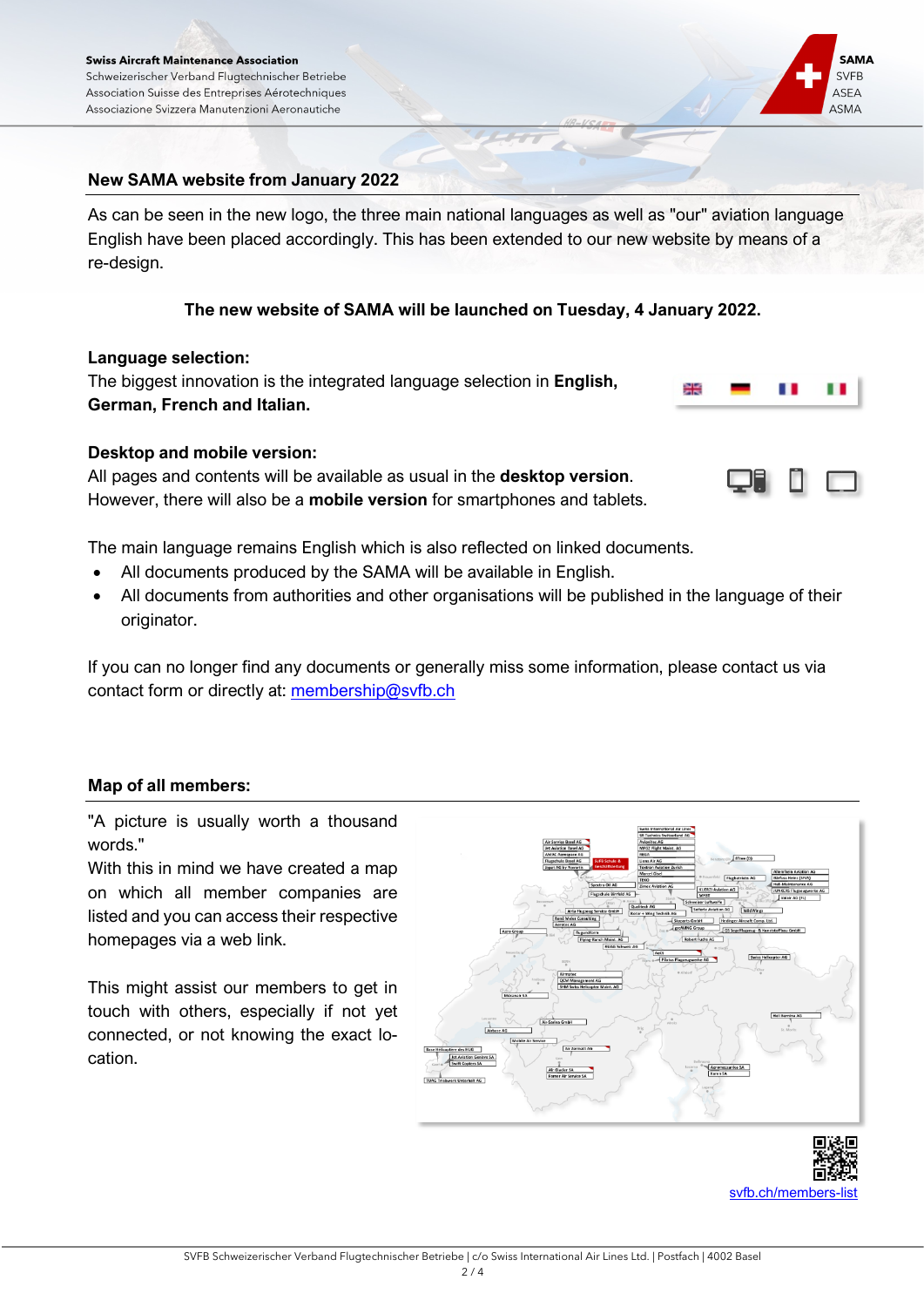#### **Swiss Aircraft Maintenance Association** Schweizerischer Verband Flugtechnischer Betriebe Association Suisse des Entreprises Aérotechniques Associazione Svizzera Manutenzioni Aeronautiche

#### **Company logos of our members:**

Over the last few months, we have added several company logos from our members and we are pleased to say that we can currently show **over 90% percent** of all members who have a company logo.

If you do not find your logo, please send it to us by email: [membership@svfb.ch](mailto:membership@svfb.ch)

# **Other web services:**

Firstly, we launched a **Google Business Site** during the summer, which provides the most important key data on the association and our headquarters in Basle.

This also includes a **Google Maps Pin** which should make it easier for every visitor or student of our trainings to find our premises.

On the other hand, there have been **two LinkedIn profiles** for some time now - one on the SAMA and one on the Professional Examination (Federal Certificate of Proficiency) which take place here once a year. I would like to take this opportunity to warmly thank **Oliver Graf** (Pilatus Flugzeugwerke AG) for creating, maintaining and supporting the second profile.





**JAPAT AG African** 

 $=$ PILATUS $=$ 

SwissHelicopter

[linkedin.com/company/svfb/](http://www.linkedin.com/company/svfb/) [linkedin.com/company/svfb-berufsprüfung-luftfahrzeugtechnikerin/](http://www.linkedin.com/company/svfb-berufspr%C3%BCfung-luftfahrzeugtechnikerin/)



svfb.ch/members

SKYPARTS+



SEIFERLE AVIATION

 $\boldsymbol{m}$ 

**SR** Technics